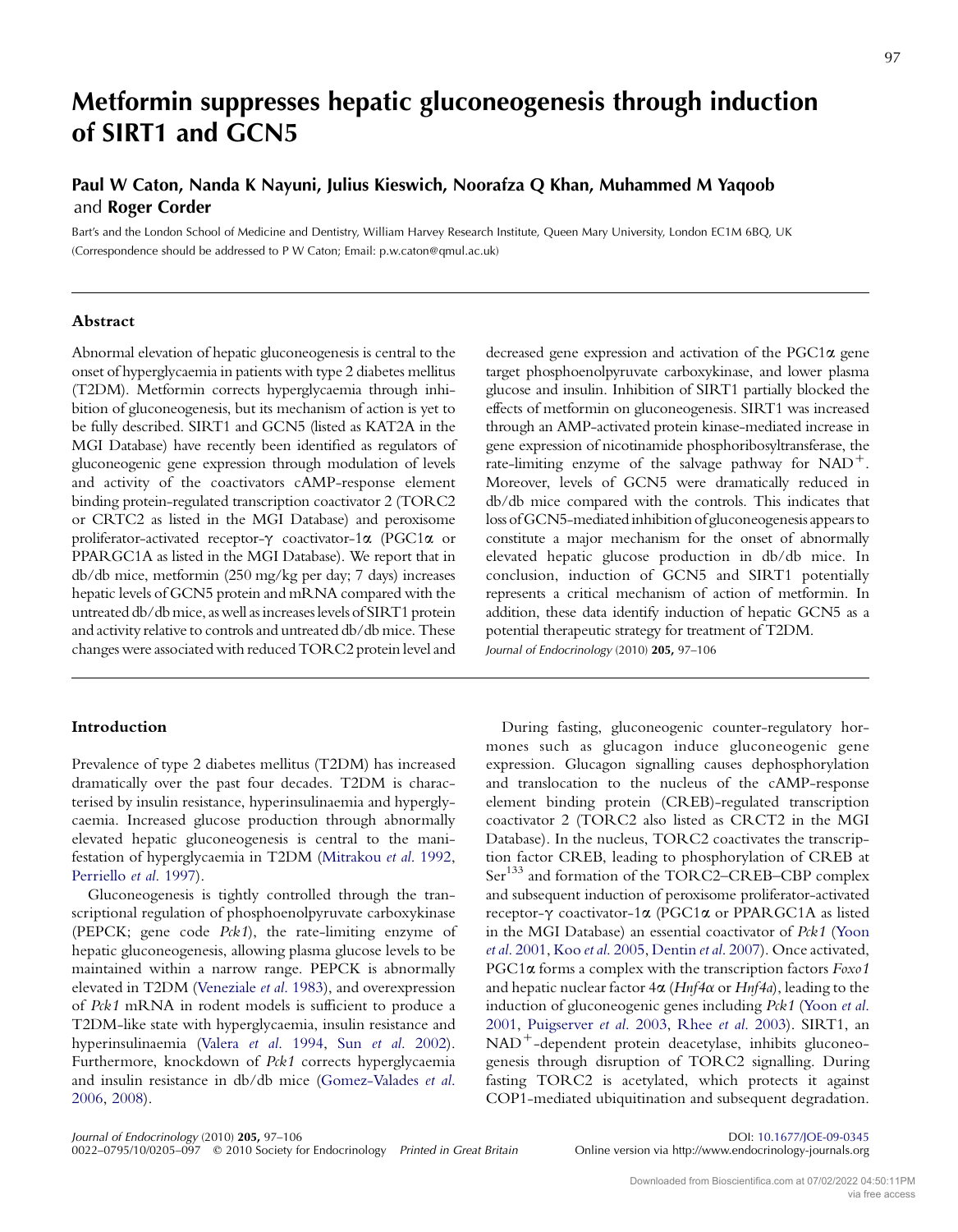SIRT1 has been reported to deacetylate TORC2, resulting in the loss of protection from ubiquitination, subsequent degradation and ultimately suppression of TORC2-mediated gluconeogenic gene expression (Liu et al[. 2008](#page-8-0)).

In contrast, other studies have reported that SIRT1 functions to activate gluconeogenesis in response to nutrient signalling. SIRT1 interacts with and deacetylates  $PGC1\alpha$  permitting interaction between PGC1a, HNF4a and FOXO1 leading to the induction of gluconeogenic gene expression. Interestingly, SIRT1-dependent gluconeogenesis was not regulated by classical gluconeogenic regulatory hormones such as glucagon or insulin, but was instead mediated by changes in the levels of  $NAD^+$  and pyruvate ([Rodgers](#page-8-0) et al. 2005). GCN5 (or KAT2A as listed in the MGI Database), an acetyl transferase, inhibits this process by acetylating and deactivating  $PGC1\alpha$ , leading to the suppression of gluconeogenic gene expression [\(Lerin](#page-8-0) et al. [2006\)](#page-8-0). In addition, SIRT1 has been reported to deacetylate and stimulate nuclear translocation of FOXO1, leading to the induction of gluconeogenic gene expression [\(Frescas](#page-8-0) et al. 2005).

Metformin, the primary therapy for T2DM, ameliorates hyperglycaemia mainly through inhibition of hepatic gluconeogenesis ([Hundal](#page-8-0) et al. 2000). However, its mechanism of action is yet to be fully characterised. We investigated whether metformin inhibits gluconeogenic gene expression by modulating changes in hepatic SIRT1 and GCN5.

# Materials and Methods

#### Materials

Mice were obtained from Charles River (Kent, UK). Metformin and all other materials were obtained from Sigma, unless stated otherwise.

#### Animal experiments

Eight-week-old db/db and control (db/m) mice were administered metformin (250 mg/kg) or an equal volume of water every day for 7 days by oral gavage. On day 7, mice were fasted for 4 h, and blood was collected and centrifuged to obtain plasma. The mice were killed, and livers were removed and snap frozen for protein and mRNA measurements. Animals were maintained on standard chow on a 12 h light:12 h darkness cycle. All animal experiments were conducted in accordance with the Home Office regulations on the Operation of Animals (Scientific Procedures) Act 1986, published by HMSO, London, UK.

### Cell culture

HepG2 cells were cultured in DMEM containing 5 mM glucose, non-essential amino acids and 10% (v/v) FCS. Cells were incubated with either metformin (2 mM) or SRT1720 (100 nM; Cayman Chemical, Ann Arbor, MI, USA) with or without compound C (20 µM; Calbiochem, Cambridge, UK) in DMEM containing 25 mM glucose for 18 h. For SIRT1

inhibition experiments, HepG2 cells were incubated for 6 h with metformin (2 mM) with or without 6-chloro-2,3,4,9-tetrahydro-1H-carbazole-1-carboxamide (6TCC; 10 µM; Alexis Biochemical, Exeter, UK) in DMEM containing 25 mM glucose.

#### Glucose measurements

Glucose was measured using a colourimetric glucose oxidase assay based on the method described previously [\(Caton](#page-7-0) et al. 2009).

## PEPCK activity

PEPCK activity was assayed as described previously using a three-sequential reaction process based on the stoichiometric transformation of oxaloacetate into ATP (Caton et al[. 2009](#page-7-0)). PEPCK activity is expressed as relative luminescence units.

#### Quantitative reverse transcription-PCR

All gene expression was measured using quantitative reverse transcription-PCR according to the procedure described previously ([Douthwaite](#page-7-0) et al. 2003). Expression was determined by  $\Delta\Delta C_t$  normalised against 18S control RNA.

#### Immunoblotting

Solubilised protein samples (10 µg; measured and equalised in each fraction using an RC-DC Bio-Rad System (Bio-Rad)) were separated by SDS-PAGE and transferred onto nitrocellulose Hybond membrane or PVDF membrane (GE Healthcare, Amersham, UK). Blots were blocked with 5% (w/v) milk protein or BSA/Tris-buffered saline plus 0.1% Tween-20 buffer solution, and were then incubated overnight in primary antibody. Antibodies used in this study are anti-SIRT1 (SCBT, Santa Cruz, CA, USA), anti-GCN5 (Biolegend, San Diego, CA, USA), anti-TORC2 (Calbiochem), anti-phospho (Thr<sup>172</sup>)-AMP-activated protein kinase (AMPK; Millipore, Billerica, MA, USA), anti-total AMPK, anti-phospho(Ser<sup>79</sup>)-ACC, anti-total ACC (all obtained from Cell Signaling Technology, Danvers, MA, USA), anti-FOXO1 (Abcam, Cambridge, UK) and anti-phospho(Ser<sup>133</sup>)-CREB (Millipore). Detection of bands was achieved by using the chemiluminescence substrate SuperSignal West Pico (Pierce, Rockford, IL, USA). Reference protein measurements were made with mouse monoclonal anti- $\beta$ -actin (clone AC-15) primary antibody in a 3% (w/v) milk/TNT solution, at 4 *8*C.

### SIRT1 activity

SIRT1 activity was assayed in nuclear fractions isolated from mouse liver and HepG2 cells using a two-step fluorometric technique based on deacetylation of the substrate Boc-Lys(Ac)-7-amino-4-methylcoumarin (Boc-Lys(Ac)-AMC; Bachem, St Helens, UK), followed by trypsin treatment AMC ([Ishdorj](#page-8-0) et al. 2008). Nuclear protein isolation was carried out following published methods (Kain et al[. 2000](#page-8-0)).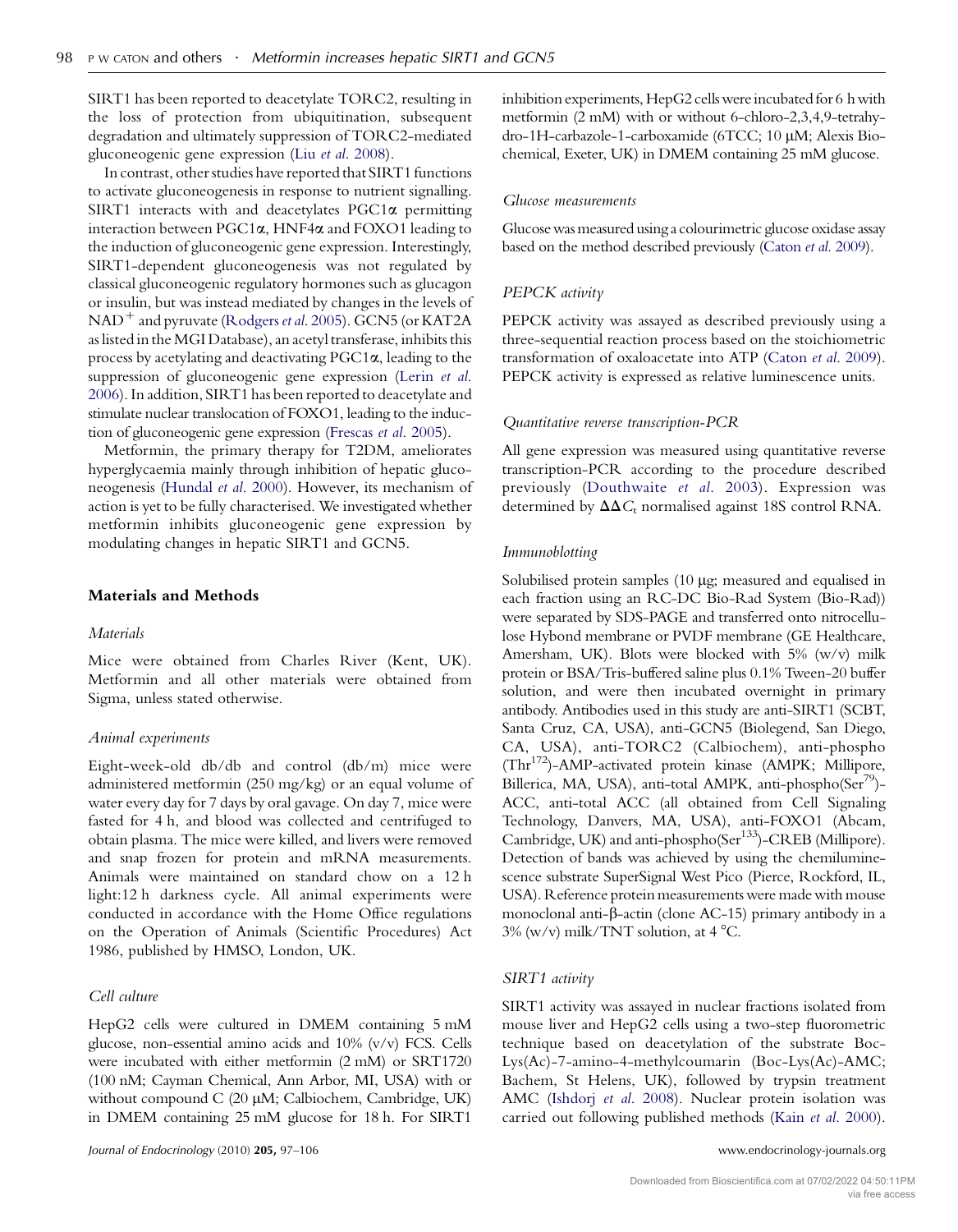<span id="page-2-0"></span>Protein content was measured and equalised in each fraction using an RC-DC Bio-Rad System (Bio-Rad). Trichostatin A as a class I and class II histone deacetylase (HDAC) inhibitor was used to confer specificity for SIRT1 activity as opposed to general HDAC activity. SIRT1 activity is expressed as relative fluorescence units.

# $NAD^+$  /NADH ratio and ATP levels

ATP levels and  $NAD^+/NADH$  ratios were measured according to published methods (San et al[. 2002](#page-8-0), [Moynihan](#page-8-0) et al[. 2005\)](#page-8-0).

#### Statistical analysis

Results are expressed as mean  $\pm$  s.e.m. Statistical comparisons were obtained using StatView (SAS Institute, Inc., Cary, NC, USA). Statistical differences were calculated using either an unpaired t-test or one-way ANOVA followed by a Fisher's post-test where appropriate.

#### Results

#### Metformin increases SIRT1 in db/db mice

Systemic activation of SIRT1 with the activator SRT1720 is reported to lower blood glucose and improve insulin sensitivity in Zucker rats and diet-induced obese mice in part through inhibition of hepatic gluconeogenesis (Milne et al[. 2007](#page-8-0)). Therefore, we investigated whether metformin inhibited gluconeogenesis through changes in hepatic SIRT1. Eightweek-old db/db or control (db/m) mice were administered metformin (250 mg/kg per day; 7 days). Levels of SIRT1 protein, activity and  $NAD^+/NADH$  ratio were significantly increased in metformin-treated db/db mice compared with the controls and untreated db/db mice (Fig. 1A, C and D). Despite increased protein levels, Sirt1 mRNA levels were unchanged following metformin treatment (Fig. 1B). Levels of SIRT1 protein and activity as well as  $NAD^+/NADH$ levels were unchanged between the control and untreated mice (Fig. 1A–C). Metformin had no effect on SIRT1 in control mice (data not shown). Furthermore, incubation of HepG2 cells with metformin (2 mM) also resulted in increased levels of SIRT1 protein and activity and  $NAD^+/NADH$  ratio (Fig. 1E–G). This indicates that increasing SIRT1 protein and activity could be a key mechanism by which metformin inhibits gluconeogenic gene expression.

# Metformin-induced increases in SIRT1 are associated with lower plasma glucose and insulin through inhibition of gluconeogenesis

We next investigated whether metformin-induced increases in SIRT1 were associated with inhibition of hepatic gluconeogenesis and reduced plasma glucose and insulin. Plasma glucose [\(Fig. 2](#page-3-0)A) and insulin ([Fig. 2B](#page-3-0)) levels were significantly elevated in db/db mice compared with the



Figure 1 Eight-week-old db/d or control (db/m) mice (4–8 per group) were administered metformin (db/d+met; 250 mg/kg; 1 week); (A) SIRT1 protein, (B) SIRT1 activity, (C)  $NAD^+/NADH$  ratio, and (D) Sirt1 mRNA. HepG2 cells were incubated with metformin (Met; 2 mM) for 18 h in DMEM containing 25 mM glucose; (E) SIRT1 protein, (F) SIRT1 activity and  $(G)$  NAD<sup>+</sup>/NADH ratio. Western blots are representative; protein histograms represent pooled densitometry measurements from three to four separate blots. Data are expressed as mean  $\pm$  s.e.m. \*P<0.05, \*\*P<0.01, \*\*\* $P$ <0.001 versus control (db/m; untreated) or U (untreated HepG2 cells);  $P<sub>0.05</sub>$  versus db/d (untreated).

controls. These changes were accompanied by significant increases in Pck1 mRNA levels [\(Fig. 2](#page-3-0)C) and PEPCK activity [\(Fig. 2](#page-3-0)D). Administration of metformin lowered plasma insulin and glucose levels and reduced levels of Pck1 mRNA and PEPCK activity. SIRT1 is reported to inhibit gluconeogenic gene expression through deacetylation and subsequent degradation of TORC2 (Liu et al[. 2008](#page-8-0)). We investigated whether metformin-induced increases in SIRT1 and inhibition of gluconeogenesis were associated with a reduction in TORC2 and p(Ser<sup>133</sup>)-CREB. Levels of TORC2 and p(Ser<sup>133</sup>)-CREB ([Fig. 2](#page-3-0)E and F) protein were increased in db/db mice compared with the controls. Consistent with the inhibitory role of SIRT1 on gluconeogenic gene expression, administration of metformin lowered levels of TORC2 and p(Ser<sup>133</sup>)-CREB protein (Liu et al[. 2008\)](#page-8-0).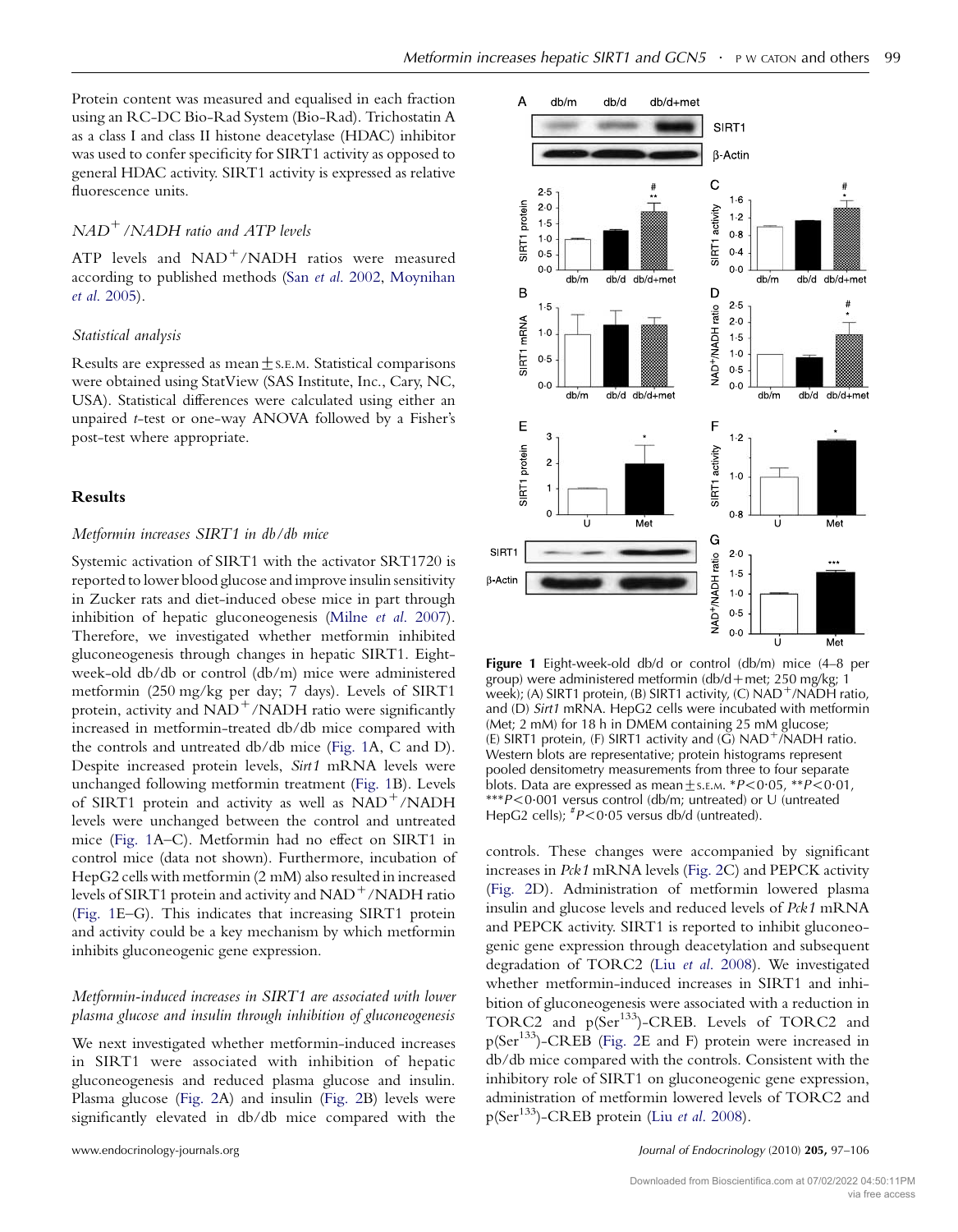<span id="page-3-0"></span>

Figure 2 Eight-week-old db/d or control (db/m) mice (4–8 per group) were administered metformin (db/d+met; 250 mg/kg; 1 week); (A) Plasma glucose, (B) plasma insulin, (C) Pck1 mRNA, (D) PEPCK activity, (E) TORC2 protein and (F) phospho(Ser<sup>133</sup>)-CREB protein. Western blots are representative; protein histograms represent pooled densitometry measurements from three to four separate blots. Data are expressed as mean  $\pm$  s.E.M. \*P<0.05, \*\*P<0.01, \*\*\*P<0.001 versus control (db/m; untreated);  $P$  = 0.05,  $E^{\#}P<0.01$ ,  $E^{\#}P<0.001$  versus db/d (untreated).

# Inhibition of SIRT1 blocks metformin-induced inhibition of gluconeogenesis

To further establish the role of SIRT1 in the gluconeogenic inhibitory action of metformin, HepG2 cells were incubated with metformin and 6TCC, a SIRT1 inhibitor [\(Napper](#page-8-0) et al. [2005\)](#page-8-0). 6TCC significantly inhibited SIRT1 activity (Fig. 3A). Metformin (2 mM) reduced levels of TORC2 (Fig. 3B) protein in HepG2 cells incubated in DMEM containing 25 mM glucose. Consistent with the role of TORC2 as a key coactivator of gluconeogenic gene expression, metformin also reduced Pck1 gene expression (Fig. 3C), PEPCK activity (Fig. 3D) and glucose levels (Fig. 3E). The effect of metformin on TORC2 protein was completely blocked by 6TCC, while metformin-induced reductions in mRNA levels of Pck1, PEPCK activity and glucose levels were partially blocked by 6TCC.

Journal of Endocrinology (2010) 205, 97–106 www.endocrinology-journals.org

# Metformin increases SIRT1 activity through activation of AMPK

Metformin has been reported to inhibit hepatic gluconeogenesis in part through activation of AMPK ([Zhou](#page-9-0) et al. [2001\)](#page-9-0). Metformin inhibits complex I of the electron transport chain, lowering ATP/AMP ratio (Owen et al[. 2000\)](#page-8-0).



Figure 3 HepG2 cells were incubated with metformin (Met; 2 mM) with or without 6TCC (10  $\mu$ M) for 6 h in DMEM containing 25 mM glucose; (A) SIRT1 activity, (B) TORC2 protein, (C) Pck1 mRNA, (D) PEPCK activity and (E) glucose levels. Western blots are representative. Data are expressed as mean $\pm$ s.E.M. \* $P < 0.05$ , \*\*\*P<0.001 versus U (untreated HepG2);  $^{#}P$ <0.05 versus Met (metformin treated; 2 mM) HepG2 cells.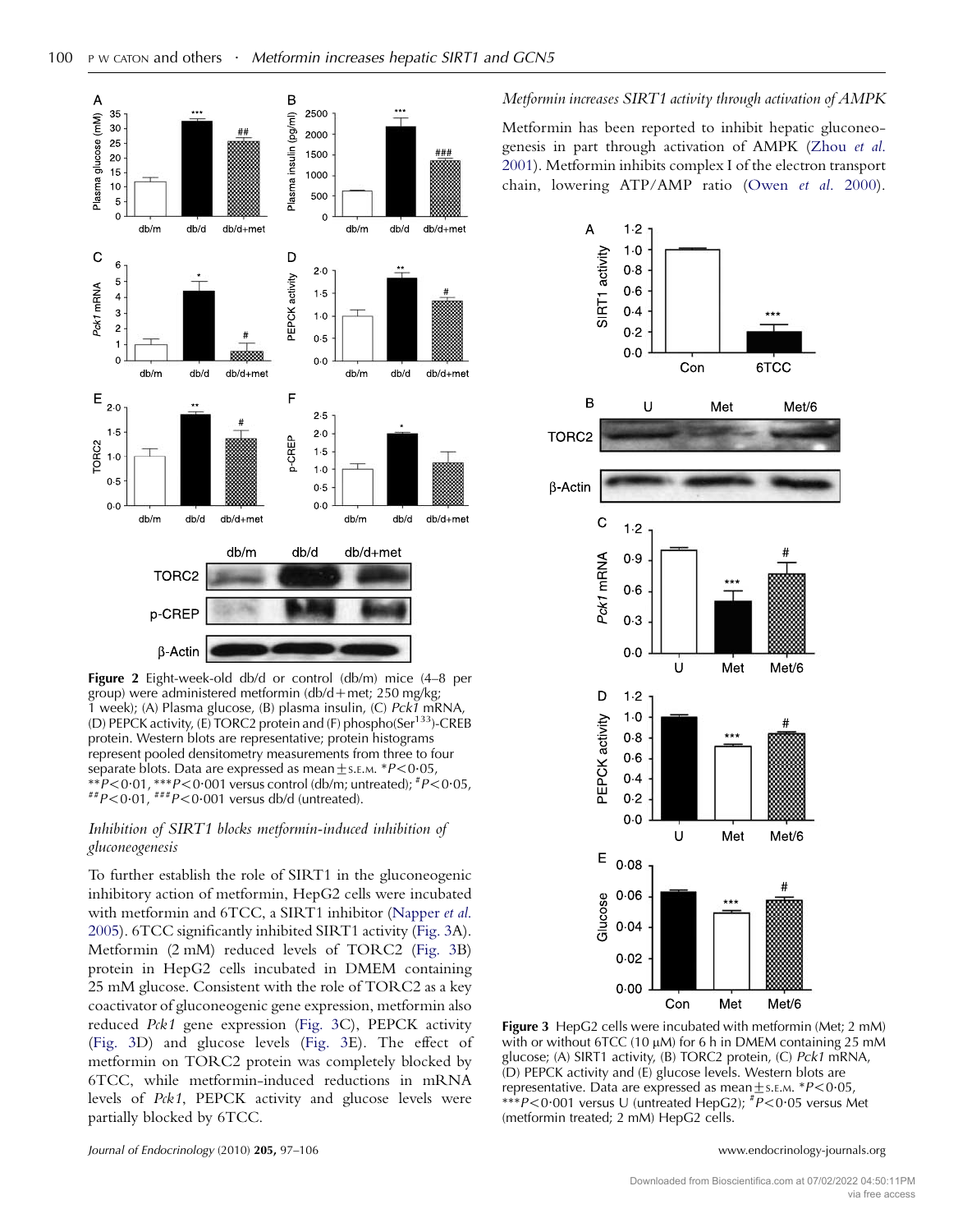<span id="page-4-0"></span>AMP subsequently binds to and allosterically activates AMPK. Moreover, AMP binding induces a conformational change in AMPK, a permissive step for it to act as a substrate for LKB1, which phosphorylates Thr<sup>172</sup> on the  $\alpha$ -subunit of AMPK causing further activation ([Hardie 2008](#page-8-0)). Recent studies have reported that AMPK can increase SIRT1 activity in skeletal myoblasts and skeletal muscle (Fulco et al[. 2008,](#page-8-0) Canto et al[. 2009\)](#page-7-0) potentially through an AMPK-mediated increase in the transcription of nicotinamide phosphoribosyltransferase (NAMPT), the rate-limiting enzyme of the salvage pathway for  $NAD^+$ , an essential co-factor for SIRT1 activity [\(Landry](#page-8-0) et al. 2000, Fulco et al[. 2008\)](#page-8-0). We investigated whether activation of AMPK by metformin was responsible for increases in SIRT1 in metformin-treated db/db mice. Administration of metformin led to decreased hepatic levels of ATP (Fig. 4A) and subsequent increased levels of  $p(Thr^{172})$ -AMPK and its downstream target  $p(Ser<sup>79</sup>)$ -ACC compared with the control



**Figure 4** Eight-week-old db/d or control (db/m) mice (4–8 per group) were administered metformin (db/d+met; 250 mg/kg; 1 week);<br>(A) Hepatic ATP level, (B) protein levels of phospho(Thr<sup>172</sup>)-AMPK protein, total AMPK, phos (C) Nampt mRNA and (D) NAMPT protein. HepG2 cells were incubated with metformin (Met; 2 mM) with or without compound C (Met/CC; 20 µM) for 18 h in DMEM containing 25 mM glucose; (E) ATP levels, (F) protein levels of phospho(Thr<sup>172</sup>)-AMPK protein, total AMPK, phospho(Thr<sup>172</sup>)-AMPK, p(Ser<sup>79</sup>)-ACC, total-ACC, (G) Nampt mRNA levels, (H) NAD<sup>+</sup>/NADH ratio, (I) SIRT1 activity, (J) TORC2 protein, (K) Pck1 mRNA level, (L) PEPCK activity and (M) glucose level. Western blots are representative. Data are expressed as mean $\pm$ s.E.M.  $*P$ <0.05,  $**P$ <0.001 versus control (db/m; untreated) or U (untreated HepG2);  $*P$ <0.05,  $**P$ <0.01;  $***P$ <0.001 versus db/d (untreated) or M (metformin treated; 2 mM) HepG2 cells.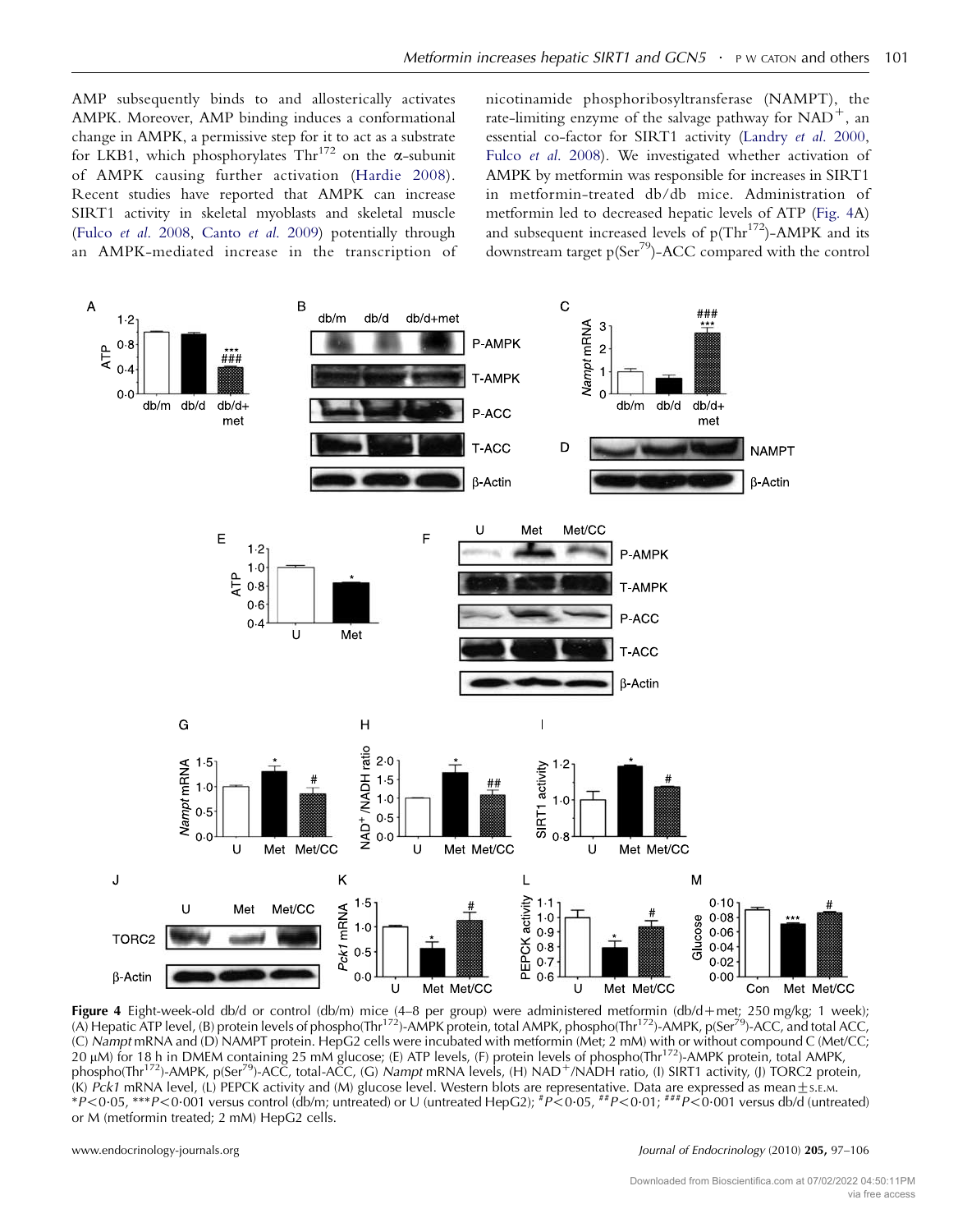<span id="page-5-0"></span>and untreated db/db mice ([Fig. 4B](#page-4-0)), indicating activation of AMPK by metformin occurring as a consequence of reduced ATP levels. Levels of total AMPK and ACC were unchanged. In agreement with studies in skeletal myoblasts [\(Fulco](#page-8-0) et al. [2008\)](#page-8-0), activation of AMPK was associated with increased levels of Nampt mRNA and NAMPT protein [\(Fig. 4C](#page-4-0) and D). Likewise, incubation of HepG2 cells with metformin led to decreased ATP levels ([Fig. 4](#page-4-0)E), increased levels of  $p(Thr^{172})$ -AMPK and  $p(Ser^{79})$ -ACC [\(Fig. 4](#page-4-0)F) and subsequent increased Nampt mRNA levels ([Fig. 4](#page-4-0)G). Increased AMPK activity was associated with increased  $NAD<sup>+</sup>/$ NADH ratios [\(Fig. 4](#page-4-0)H) and SIRT1 activity ([Fig. 4I](#page-4-0)). Compound C, an inhibitor of AMPK, blocked metformininduced increase in protein levels of  $p(Thr^{172})$ -AMPK,  $p(Ser^{9})$ -ACC, Nampt mRNA, NAD<sup>+</sup>/NADH ratio and SIRT1 activity. Consistent with the ability of SIRT1 to facilitate TORC2 degradation, increased  $NAD<sup>+</sup>/NADH$ and SIRT1 activity following metformin incubation coincided with reduced protein levels of TORC2 in HepG2 cells ([Fig. 4J](#page-4-0)), as well as with reduced levels of Pck1 mRNA ([Fig. 4](#page-4-0)K), PEPCK activity ([Fig. 4](#page-4-0)L) and glucose levels ([Fig. 4](#page-4-0)M). Incubation with compound C reversed changes in TORC2 protein, Pck1 mRNA, PEPCK activity and glucose production to basal level. In contrast to changes in SIRT1 activity, metformin-induced increases in SIRT1 protein levels were not inhibited by compound C, indicative of an AMPK-independent mechanism for metformininduced increases in SIRT1 protein levels [\(Supplementary](http://joe.endocrinology-journals.org/cgi/content/full/JOE-09-0345/DC1) [Figure 1A](http://joe.endocrinology-journals.org/cgi/content/full/JOE-09-0345/DC1), see section on [supplementary data](#page-7-0) given at the end of this article). Interestingly, the SIRT1 activator, SRT1720, did not have any effect on the levels of ATP or  $p(Thr^{1/2})$ -AMPK in HepG2 cells ([Supplementary Figure 1D and E\)](http://joe.endocrinology-journals.org/cgi/content/full/JOE-09-0345/DC1). In addition, SRT1720 did not increase SIRT1 protein levels nor was the ability to activate SIRT1 inhibited by compound C, indicating that unlike metformin, SRT1720 activates SIRT1 independently of AMPK ([Supplementary Figure 1F and G\)](http://joe.endocrinology-journals.org/cgi/content/full/JOE-09-0345/DC1). Incubation of HepG2 cells with compound  $C$  (20  $\mu$ M) alone had no effect on protein levels of total AMPK, total ACC and TORC2, SIRT1 activity, Pck1 mRNA, PEPCK activity and glucose levels. Incubation with compound C alone led to reduced protein levels of  $p(Thr^{172})$ -AMPK and  $p(Ser^{79})$ -ACC, consistent with an AMPK-inhibitory action of compound C ([Supplementary Figure 2,](http://joe.endocrinology-journals.org/cgi/content/full/JOE-09-0345/DC1) see section on [supplementary data](#page-7-0) given at the end of this article). Taken together, these data suggest a mechanism of action, whereby metformin potentially increases SIRT1 activity through an AMPK-dependent pathway involving increased Nampt gene expression, leading to inhibition of TORC2-mediated gluconeogenesis. In contrast, metformin-induced increases in SIRT1 protein levels appear to be independent of AMPK.

#### Metformin induces GNC5 in db/db mice

Contrary to inhibition of gluconeogenic gene expression through deacetylation of TORC2, SIRT1 has also been reported to induce gluconeogenesis through deacetylation



Figure 5 Eight-week-old db/d or control (db/m) mice (4–8 per group) were administered metformin (db/db+met; 250 mg/kg; 1 week); (A) protein levels of FOXO1 and PGC1 $\alpha$ , (B) Pgc1 $\alpha$  mRNA, (C) GCN5 protein and (D) Gcn5 mRNA level. HepG2 cells were incubated with metformin (Met; 2 mM) for 18 h in DMEM containing 25 mM glucose; (E) GCN5 protein and (F) Gcn5 mRNA. Western blots are representative; protein histograms represent pooled densitometry measurements from three to four separate blots. Data are expressed as mean  $\pm$  s.e.m.  $*P$  < 0.05,  $*P$  < 0.01 versus control (db/m; untreated) or U (untreated hepG2 cells);  $P^*P < 0.05$  versus db/d (untreated).

and activation of  $PGC1\alpha$  ([Rodgers](#page-8-0) *et al.* 2005) and  $FOXO1$ (Frescas et al[. 2005](#page-8-0)) as well as through disruption of signal transducer and activator of transcription 3 (STAT3) dependent inhibition of gluconeogenesis (Nie et al[. 2009](#page-8-0)). Moreover, hepatic knockdown of SIRT1 is reported to lower gluconeogenesis and correct hyperglycaemia in db/db mice [\(Rodgers & Puigserver 2007,](#page-8-0) Erion et al[. 2009](#page-8-0)). [Figure 1](#page-2-0) shows that SIRT1 protein and activity levels and  $NAD<sup>+</sup>/$ NADH ratios were unchanged between control and db/db mice, indicating that increased hepatic gluconeogenesis in db/db mice was not caused by increased SIRT1. However, metformin-induced increases in SIRT1 could potentially lead to induction of gluconeogenesis in metformin-administered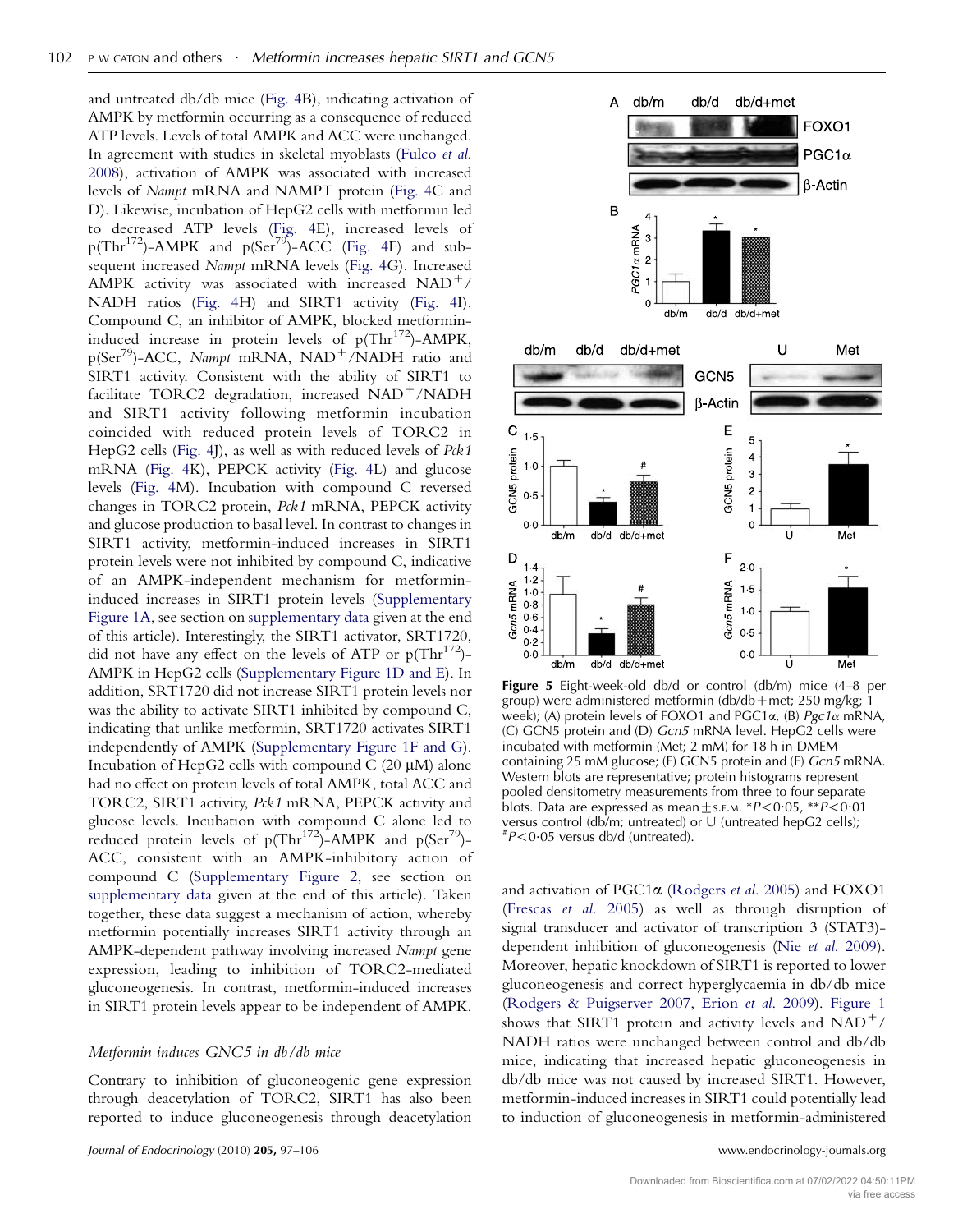

Figure 6 Schematic representation of the proposed mechanism of inhibition of gluconeogenic gene expression by metformin, GCN5 and SIRT1.

db/db mice. Given the ability of SIRT1 to induce  $PGC1\alpha$ and FOXO1-dependent Pck1 gene expression, we measured the impact of metformin administration on  $Pgc1\alpha$  mRNA and PGC1 $\alpha$  protein and FOXO1 protein in db/db mice. Levels of FOXO1 protein and PGC1 $\alpha$  [\(Fig. 5A](#page-5-0)) and Pgc1 $\alpha$ mRNA [\(Fig. 5](#page-5-0)B) protein were increased in db/db mice compared with the db/m controls. However, despite lower plasma glucose levels and reduced protein levels of TORC2 and  $p(\text{Ser}^{133})$ -CREB [\(Fig. 2](#page-3-0)), levels of  $Pgc1\alpha$ mRNA, PGC1a protein and FOXO1 protein were not reduced following metformin administration, consistent with the putative stimulatory effects of SIRT1 on gluconeogenic gene expression.

SIRT1-dependent deacetylation and activation of PGC1 $\alpha$ and subsequent induction of Pck1 gene expression are blocked by GCN5. Also, overexpression of GCN5 decreases gluconeogenic gene expression and lowers plasma glucose levels in fasted mice, without changes in  $Pgc1\alpha$  mRNA levels (Lerin et al[. 2006\)](#page-8-0). However, the contribution of altered GCN5 levels to the onset of insulin resistance and T2DM is yet to be investigated. GCN5 protein and mRNA levels were significantly decreased in db/db mice compared with the controls, but they returned to basal level following metformin administration [\(Fig. 5C](#page-5-0) and D), indicating that reduced GCN5 levels and the associated loss of inhibition of gluconeogenic gene expression play a key role in the manifestation of abnormal hepatic glucose production in T2DM. Incubation of HepG2 cells with metformin also led to increased levels of GCN5 protein ([Fig. 5E](#page-5-0)) and mRNA [\(Fig. 5F](#page-5-0)). However, metformin-induced increases in levels of GCN5 protein and mRNA were not reversed by compound C (Supplementary Figure 1B and C). Taken together, these data suggest that metformin can induce expression of GCN5 protein and mRNA, and that following metformin administration, potential SIRT1-dependent increases in gluconeogenic gene expression are blocked by these increases in GCN5 (Fig. 6), leading to a net decrease in gluconeogenesis and hepatic glucose output.

#### Discussion

Metformin, the primary therapeutic agent for T2DM patients, corrects hyperglycaemia and hyperinsulinaemia predominantly through its ability to lower hepatic gluconeogenesis ([Hundal](#page-8-0) et al. 2000). Despite being in clinical use for over 50 years (He et al[. 2009](#page-8-0), Wong et al[. 2009](#page-8-0)), its exact mechanism of action is yet to be fully characterised. Here, we report that metformin increases hepatic GCN5 and SIRT1, and that the ability to induce these key regulators of gluconeogenic gene expression potentially represents an important mechanism of the action of metformin. We propose a model whereby metformin increases SIRT1 protein and activity, leading to the suppression of TORC2-mediated gluconeogenesis, while the potential stimulatory effects of SIRT1 on gluconeogenesis are countered by metformindependent induction of GCN5, which would oppose SIRT1-dependent PGC1 $\alpha$  activation (Lerin et al[. 2006](#page-8-0)). This results in a net inhibition of gluconeogenic gene expression and reduced hepatic glucose production. Interestingly, SIRT1-mediated induction of gluconeogenesis was reported to be activated in response to nutrient signalling, but it was unaffected by glucagon, suggesting that there exist parallel hormonal and nutrient pathways for induction of gluconeogenesis ([Rodgers](#page-8-0) et al. 2005, [2008](#page-8-0)). Thus, induction of both GCN5 and SIRT1 could represent a mechanism by which metformin can inhibit both hormone- and nutrientinduced gluconeogenic gene expression.

Recent studies have highlighted links between SIRT1 and another conserved regulator of metabolism, AMPK. We report that activation of hepatic AMPK by metformin induces increased expression of NAMPT mRNA and protein, and consequent increased  $NAD^+/NADH$  ratio and SIRT1 activity, leading to the inhibition of TORC2-mediated gluconeogenesis. Hence, despite the potential reduction in  $NAD^+/NADH$  ratio that could stem from metformin inhibition of complex I (Owen et al[. 2000\)](#page-8-0), consequent AMPK-mediated increases in NAMPT appear to result in a net increase in  $NAD^+/NADH$  ratio and activation of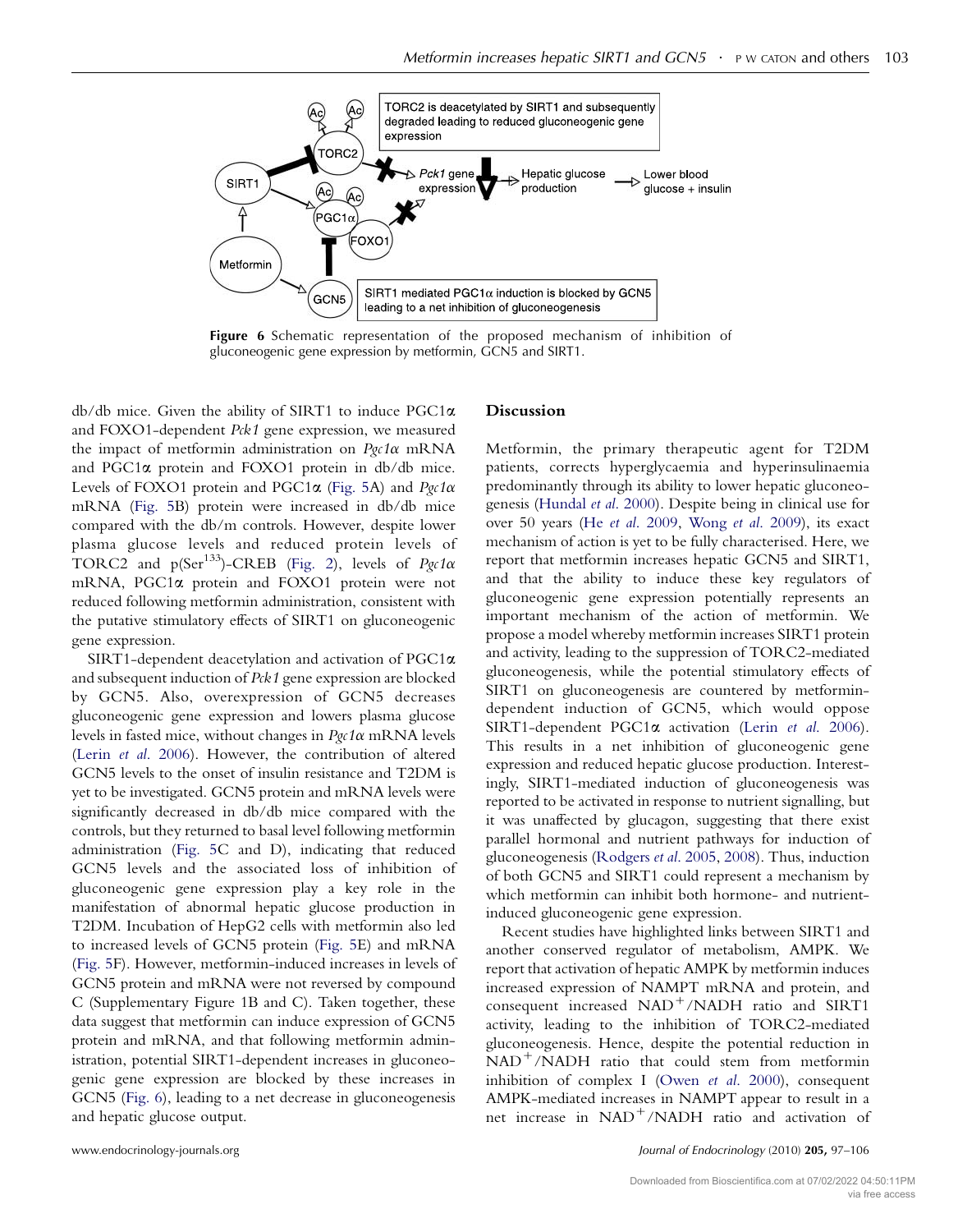<span id="page-7-0"></span>SIRT1. This process is similar to that previously described in skeletal myoblasts, where AMPK activates SIRT1 via the induction of NAMPT (Fulco et al[. 2008\)](#page-8-0). However, different convergent roles of SIRT1 and AMPK have also been identified in the liver. Recent studies have reported that SIRT1 can deacetylate and activate LKB1, leading to the activation of AMPK (Hou et al[. 2008](#page-8-0), Lan et al[. 2008](#page-8-0)). This finding and the results presented here raise the possibility that a positive feedback system could be operative in response to hyperglycaemia following metformin administration, where activation of AMPK leads to the activation of SIRT1. In turn, SIRT1 deacetylates LKB1, leading to further activation of AMPK. However, further study is required to fully elucidate the relationship between hepatic SIRT1 and AMPK, and their roles in the regulation of hepatic glucose metabolism.

AMPK-mediated TORC2 phosphorylation  $(Ser<sup>171</sup>)$  and nuclear exclusion have been suggested as mechanisms of action of metformin (Shaw et al[. 2005\)](#page-8-0). However, since TORC2 is O-glycosylated at  $\text{Ser}^{171}$  in insulin resistance, making phosphorylation impossible and resulting in nuclear retention (Dentin et al. 2008), this is unlikely to represent a true mechanism of action of metformin in T2DM (He et al[. 2009](#page-8-0)). In contrast, the data presented here indicate that AMPK-mediated activation of SIRT1 and consequent TORC2 degradation have greater potential as likely mechanisms of the action of metformin. This likely occurs in parallel with metformin-induced phosphorylation of CBP, which was recently reported to cause dissociation of the CREB–TORC2–CBP complex (He et al[. 2009](#page-8-0)) and AMPKmediated induction of the nuclear receptor SHP, which has been shown to mediate metformin-directed inhibition of gluconeogenic gene expression (Kim et al[. 2008](#page-8-0)).

Interestingly, SRT1720, a SIRT1 activator currently under investigation as a treatment for T2DM (Milne et al[. 2007\)](#page-8-0), does not appear to increase SIRT1 activity through an AMPK-mediated mechanism. Further study is required to elucidate the mechanisms by which these compounds correct hyperglycaemia, seemingly without stimulating gluconeogenesis. In addition, this study also provides a potential mechanism of action by which polyphenolic compounds such as resveratrol might activate SIRT1 since they appear to activate both SIRT1 and AMPK (Zang et al[. 2006,](#page-9-0) [Hou](#page-8-0) et al. [2008\)](#page-8-0). Indeed, a recent study has reported that  $AMPK-/$ mice are resistant to the metabolic effects of resveratrol, suggesting that the primary target of resveratrol is AMPK and not SIRT1 (Um et al[. 2010](#page-8-0)).

This study has highlighted a possible mechanism of metformin action, involving increased SIRT1 activity through the activation of AMPK. However, we also observed metformin-dependent increases in the levels of SIRT1 protein, and perhaps more importantly, GCN5 protein and mRNA that were seemingly independent of AMPK. The fact that Sirt1 mRNA levels were unchanged while SIRT1 protein levels were significantly increased is indicative of a post-translational mechanism being responsible for increased protein levels. Recent studies have shown that

phosphorylation of SIRT1 by c-Jun N-terminal protein kinase 2 (JNK2; Ford et al[. 2008](#page-8-0)), cyclin B/CDK1 and potentially other kinases (Sasaki et al[. 2008\)](#page-8-0) can increase stability and extend half-life of SIRT1 protein. SIRT1 protein levels were not regulated by AMPK in this system, and further work is required to identify the kinase system potentially responsible for SIRT1 phosphorylation following metformin administration. Moreover, further investigation is required to elucidate the mechanisms responsible for metformin-induced increase in Gcn5 mRNA and GCN5 protein levels.

In conclusion, we have identified that increases in GCN5 and SIRT1 potentially represent a mechanism by which metformin inhibits hepatic gluconeogenesis. Moreover, loss of GCN5-mediated inhibition of gluconeogenesis could constitute a major mechanism for the onset of abnormally elevated hepatic glucose production in db/db mice. Therefore, strategies aimed at increasing hepatic GCN5 levels may represent potential therapeutic targets for the treatment of T2DM, and further investigation is required to understand GCN5 regulation in the onset of hyperglycaemia in T2DM.

#### Supplementary data

This is linked to the online version of the paper at [http://dx.doi.org/10.1677/](http://dx.doi.org/10.1677/JOE-09-0345) [JOE-09-0345](http://dx.doi.org/10.1677/JOE-09-0345).

#### Declaration of interest

The authors declare that there is no conflict of interest that could be perceived as prejudicing the impartiality of the research reported.

#### Funding

This research did not receive any specific grant from any funding agency in the public, commercial or not-for-profit sector.

#### References

- Canto C, Gerhart-Hines Z, Feige JN, Lagouge M, Noriega L, Milne JC, Elliott PJ, Puigserver P & Auwerx J 2009 AMPK regulates energy expenditure by modulating  $NAD$ <sup>+</sup> metabolism and SIRT1 activity. Nature 458 1056–1060.
- Caton PW, Nayuni NK, Murch O & Corder R 2009 Endotoxin induced hyperlactatemia and hypoglycemia is linked to decreased mitochondrial phosphoenolpyruvate carboxykinase. Life Sciences 84 738–744.
- Dentin R, Liu Y, Koo SH, Hedrick S, Vargas T, Heredia J, Yates J III & Montminy M 2007 Insulin modulates gluconeogenesis by inhibition of the coactivator TORC2. Nature 449 366–369.
- Dentin R, Hedrick S, Xie J, Yates J III & Montminy M 2008 Hepatic glucose sensing via the CREB coactivator CRTC2. Science 319 1402-1405.
- Douthwaite JA, Lees DM & Corder R 2003 A role for increased mRNA stability in the induction of endothelin-1 synthesis by lipopolysaccharide. Biochemical Pharmacology 66 589-594.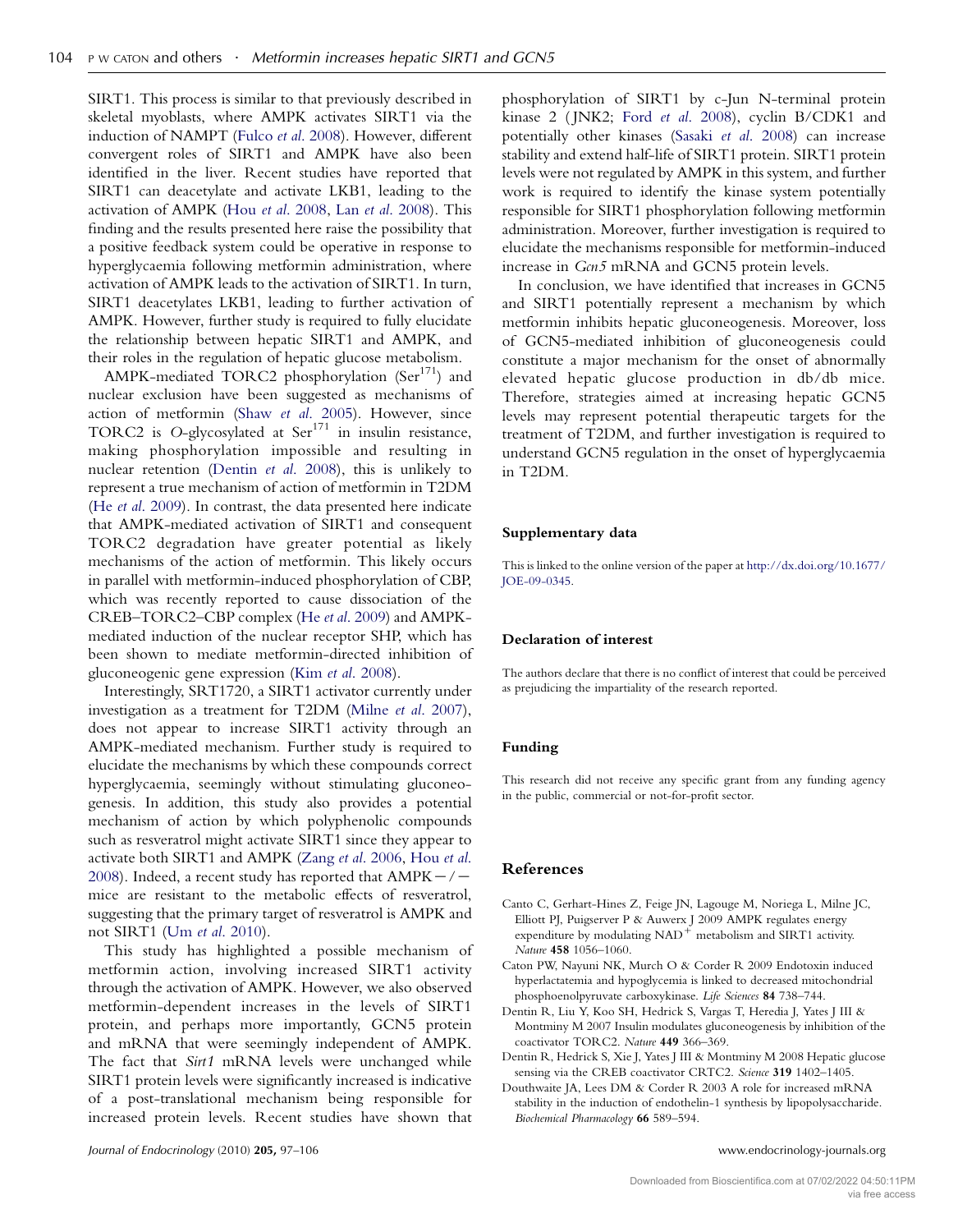- <span id="page-8-0"></span>Erion DM, Yonemitsu S, Nie Y, Nagai Y, Gillum MP, Hsiao JJ, Iwasaki T, Stark R, Weismann D, Yu XX et al. 2009 SirT1 knockdown in liver decreases basal hepatic glucose production and increases hepatic insulin responsiveness in diabetic rats. PNAS 106 11288–11293.
- Ford J, Ahmed S, Allison S, Jiang M & Milner J 2008 JNK2-dependent regulation of SIRT1 protein stability. Cell Cycle 7 3091–3097.
- Frescas D, Valenti L & Accili D 2005 Nuclear trapping of the forkhead transcription factor FoxO1 via Sirt-dependent deacetylation promotes expression of glucogenetic genes. Journal of Biological Chemistry 280 20589–20595.
- Fulco M, Cen Y, Zhao P, Hoffman EP, McBurney MW, Sauve AA & Sartorelli V 2008 Glucose restriction inhibits skeletal myoblast differentiation by activating SIRT1 through AMPK-mediated regulation of Nampt. Developmental Cell 14 661–673.
- Gomez-Valades AG, Vidal-Alabro A, Molas M, Boada J, Bermudez J, Bartrons R & Perales JC 2006 Overcoming diabetes-induced hyperglycemia through inhibition of hepatic phosphoenolpyruvate carboxykinase (GTP) with RNAi. Molecular Therapy 13 401–410.
- Gomez-Valades AG, Mendez-Lucas A, Vidal-Alabro A, Blasco FX, Chillon M, Bartrons R, Bermudez J & Perales JC 2008 Pck1 gene silencing in the liver improves glycemia control, insulin sensitivity, and dyslipidemia in db/db mice. Diabetes 57 2199–2210.
- Hardie DG 2008 Role of AMP-activated protein kinase in the metabolic syndrome and in heart disease. FEBS Letters 582 81–89.
- He L, Sabet A, Djedjos S, Miller R, Sun X, Hussain MA, Radovick S & Wondisford FE 2009 Metformin and insulin suppress hepatic gluconeogenesis through phosphorylation of CREB binding protein. Cell 137 635–646.
- Hou X, Xu S, Maitland-Toolan KA, Sato K, Jiang B, Ido Y, Lan F, Walsh K, Wierzbicki M, Verbeuren TJ et al. 2008 SIRT1 regulates hepatocyte lipid metabolism through activating AMP-activated protein kinase. Journal of Biological Chemistry 283 20015–20026.
- Hundal RS, Krssak M, Dufour S, Laurent D, Lebon V, Chandramouli V, Inzucchi SE, Schumann WC, Petersen KF, Landau BR et al. 2000 Mechanism by which metformin reduces glucose production in type 2 diabetes. Diabetes 49 2063–2069.
- Ishdorj G, Graham BA, Hu X, Chen J, Johnston JB, Fang X & Gibson SB 2008 Lysophosphatidic acid protects cancer cells from histone deacetylase (HDAC) inhibitor-induced apoptosis through activation of HDAC. Journal of Biological Chemistry 283 16818–16829.
- Kain KH, Popov VL & Herzog NK 2000 Alterations in mitochondria and mtTFA in response to LPS-induced differentiation of B-cells. Biochimica et Biophysica Acta 1494 91–103.
- Kim YD, Park KG, Lee YS, Park YY, Kim DK, Nedumaran B, Jang WG, Cho WJ, Ha J, Lee IK et al. 2008 Metformin inhibits hepatic gluconeogenesis through AMP-dependent protein kinase-dependent regulation of orphan nuclear receptor SHP. Diabetes 57 306–314.
- Koo SH, Flechner L, Qi L, Zhang X, Screaton RA, Jeffries S, Hedrick S, Xu W, Boussouar F, Brindle P et al. 2005 The CREB coactivator TORC2 is a key regulator of fasting glucose metabolism. Nature 437 1109–1111.
- Lan F, Cacicedo JM, Ruderman N & Ido Y 2008 SIRT1 modulation of the acetylation status, cytosolic localization, and activity of LKB1. Possible role in AMP-activated protein kinase activation. Journal of Biological Chemistry 283 27628–27635.
- Landry J, Sutton A, Tafrov ST, Heller RC, Stebbins J, Pillus L & Sternglanz R 2000 The silencing protein SIR2 and its homologs are NAD-dependent protein deacetylases. PNAS 97 5807–5811.
- Lerin C, Rodgers JT, Kalume DE, Kim SH, Pandey A & Puigserver P 2006 GCN5 acetyltransferase complex controls glucose metabolism through transcriptional repression of PGC-1a. Cell Metabolism 3 429-438.
- Liu Y, Dentin R, Chen D, Hedrick S, Ravnskjaer K, Schenk S, Milne J, Meyers DJ, Cole P, Yates J III et al. 2008 A fasting inducible switch modulates gluconeogenesis via activator/coactivator exchange. Nature 456 269–273.
- Milne JC, Lambert PD, Schenk S, Carney DP, Smith JJ, Gagne DJ, Jin L, Boss O, Perni RB, Vu CB et al. 2007 Small molecule activators of SIRT1 as therapeutics for the treatment of type 2 diabetes. Nature 450 712–716.
- 
- Mitrakou A, Kelley D, Mokan M, Veneman T, Pangburn T, Reilly J & Gerich J 1992 Role of reduced suppression of glucose production and diminished early insulin release in impaired glucose tolerance. New England Journal of Medicine 326 22–29.
- Moynihan KA, Grimm AA, Plueger MM, Bernal-Mizrachi E, Ford E, Cras-Meneur C, Permutt MA & Imai S 2005 Increased dosage of mammalian Sir2 in pancreatic beta cells enhances glucose-stimulated insulin secretion in mice. Cell Metabolism 2 105–117.
- Napper AD, Hixon J, McDonagh T, Keavey K, Pons JF, Barker J, Yau WT, Amouzegh P, Flegg A, Hamelin E et al. 2005 Discovery of indoles as potent and selective inhibitors of the deacetylase SIRT1. Journal of Medicinal Chemistry 48 8045–8054.
- Nie Y, Erion DM, Yuan Z, Dietrich M, Shulman GI, Horvath TL & Gao Q 2009 STAT3 inhibition of gluconeogenesis is downregulated by SirT1. Nature Cell Biology 11 492–500.
- Owen MR, Doran E & Halestrap AP 2000 Evidence that metformin exerts its anti-diabetic effects through inhibition of complex 1 of the mitochondrial respiratory chain. Biochemical Journal 348 607–614.
- Perriello G, Pampanelli S, Del Sindaco P, Lalli C, Ciofetta M, Volpi E, Santeusanio F, Brunetti P & Bolli GB 1997 Evidence of increased systemic glucose production and gluconeogenesis in an early stage of NIDDM. Diabetes 46 1010–1016.
- Puigserver P, Rhee J, Donovan J, Walkey CJ, Yoon JC, Oriente F, Kitamura Y, Altomonte J, Dong H, Accili D et al. 2003 Insulin-regulated hepatic gluconeogenesis through FOXO1–PGC-1a interaction. Nature 423 550–555.
- Rhee J, Inoue Y, Yoon JC, Puigserver P, Fan M, Gonzalez FJ & Spiegelman BM 2003 Regulation of hepatic fasting response by PPARgamma coactivator-1 $\alpha$  (PGC-1): requirement for hepatocyte nuclear factor  $4\alpha$  in gluconeogenesis. PNAS 100 4012–4017.
- Rodgers JT & Puigserver P 2007 Fasting-dependent glucose and lipid metabolic response through hepatic sirtuin 1. PNAS 104 12861–12866.
- Rodgers JT, Lerin C, Haas W, Gygi SP, Spiegelman BM & Puigserver P 2005 Nutrient control of glucose homeostasis through a complex of  $PGC-1\alpha$  and SIRT1. Nature 434 113–118.
- Rodgers JT, Lerin C, Gerhart-Hines Z & Puigserver P 2008 Metabolic adaptations through the PGC-1 $\alpha$  and SIRT1 pathways. FEBS Letters 582 46–53.
- San KY, Bennett GN, Berrios-Rivera SJ, Vadali RV, Yang YT, Horton E, Rudolph FB, Sariyar B & Blackwood K 2002 Metabolic engineering through cofactor manipulation and its effects on metabolic flux redistribution in Escherichia coli. Metabolic Engineering 4 182–192.
- Sasaki T, Maier B, Koclega KD, Chruszcz M, Gluba W, Stukenberg PT, Minor W & Scrable H 2008 Phosphorylation regulates SIRT1 function. PLoS ONE 3 e4020.
- Shaw RJ, Lamia KA, Vasquez D, Koo SH, Bardeesy N, Depinho RA, Montminy M & Cantley LC 2005 The kinase LKB1 mediates glucose homeostasis in liver and therapeutic effects of metformin. Science 310 1642–1646.
- Sun Y, Liu S, Ferguson S, Wang L, Klepcyk P, Yun JS & Friedman JE 2002 Phosphoenolpyruvate carboxykinase overexpression selectively attenuates insulin signaling and hepatic insulin sensitivity in transgenic mice. Journal of Biological Chemistry 277 23301–23307.
- Um JH, Park SJ, Kang H, Yang S, Foretz M, McBurney MW, Kim MK, Viollet B & Chung JH 2010 AMPK-deficient mice are resistant to the metabolic effects of resveratrol. Diabetes 59 554–563.
- Valera A, Pujol A, Pelegrin M & Bosch F 1994 Transgenic mice overexpressing phosphoenolpyruvate carboxykinase develop non-insulindependent diabetes mellitus. PNAS 91 9151–9154.
- Veneziale CM, Donofrio JC & Nishimura H 1983 The concentration of P-enolpyruvate carboxykinase protein in murine tissues in diabetes of chemical and genetic origin. Journal of Biological Chemistry 258 14257–14262.
- Wong AK, Howie J, Petrie JR & Lang CC 2009 AMP-activated protein kinase pathway: a potential therapeutic target in cardiometabolic disease. Clinical Science 116 607–620.

www.endocrinology-journals.org and the United States of Endocrinology (2010) 205, 97–106